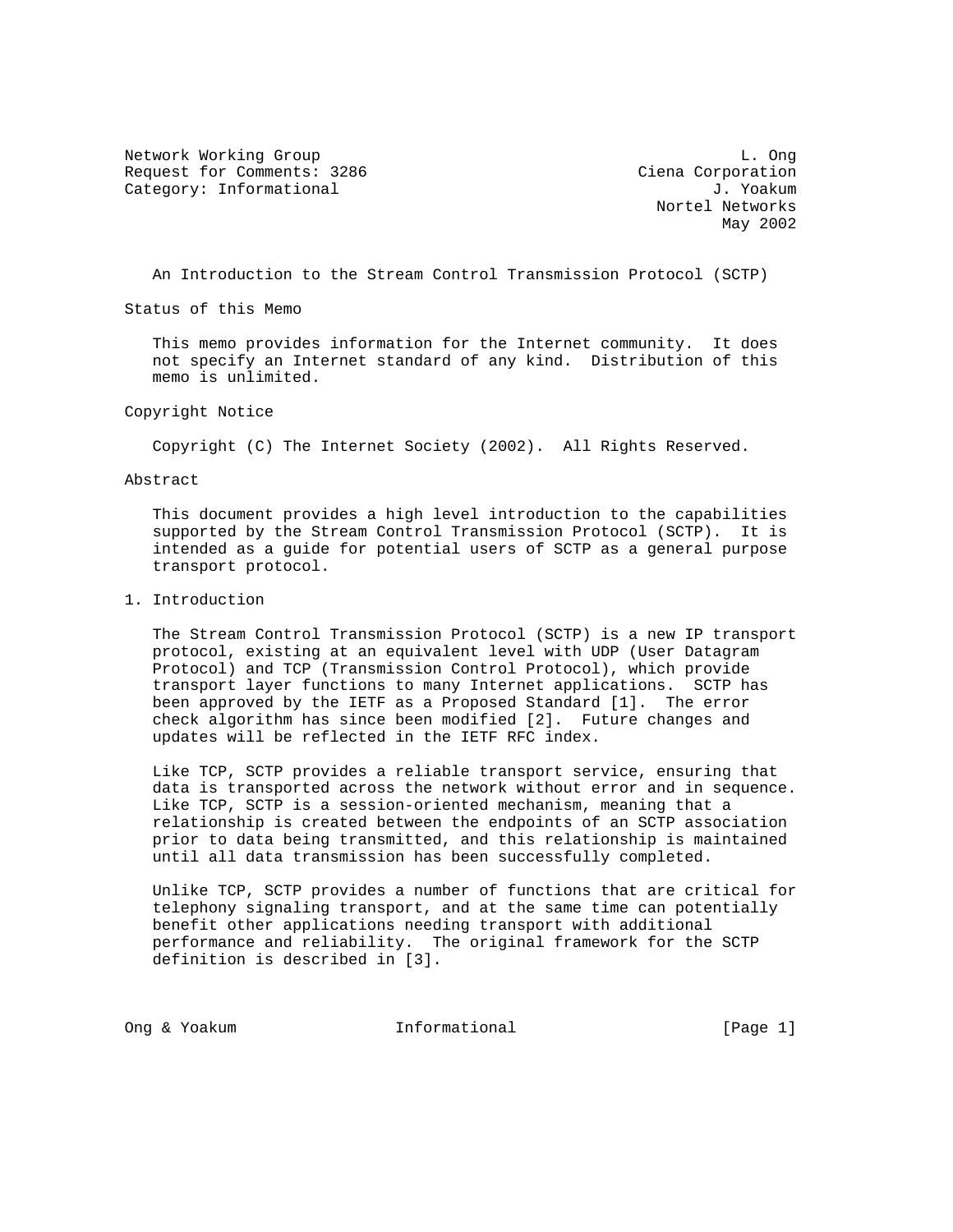# 2. Basic SCTP Features

 SCTP is a unicast protocol, and supports data exchange between exactly 2 endpoints, although these may be represented by multiple IP addresses.

 SCTP provides reliable transmission, detecting when data is discarded, reordered, duplicated or corrupted, and retransmitting damaged data as necessary. SCTP transmission is full duplex.

 SCTP is message oriented and supports framing of individual message boundaries. In comparison, TCP is byte oriented and does not preserve any implicit structure within a transmitted byte stream without enhancement.

 SCTP is rate adaptive similar to TCP, and will scale back data transfer to the prevailing load conditions in the network. It is designed to behave cooperatively with TCP sessions attempting to use the same bandwidth.

#### 3. SCTP Multi-Streaming Feature

 The name Stream Control Transmission Protocol is derived from the multi-streaming function provided by SCTP. This feature allows data to be partitioned into multiple streams that have the property of independently sequenced delivery, so that message loss in any one stream will only initially affect delivery within that stream, and not delivery in other streams.

 In contrast, TCP assumes a single stream of data and ensures that delivery of that stream takes place with byte sequence preservation. While this is desirable for delivery of a file or record, it causes additional delay when message loss or sequence error occurs within the network. When this happens, TCP must delay delivery of data until the correct sequencing is restored, either by receipt of an out-of-sequence message, or by retransmission of a lost message.

 For a number of applications, the characteristic of strict sequence preservation is not truly necessary. In telephony signaling, it is only necessary to maintain sequencing of messages that affect the same resource (e.g., the same call, or the same channel). Other messages are only loosely correlated and can be delivered without having to maintain overall sequence integrity.

 Another example of possible use of multi-streaming is the delivery of multimedia documents, such as a web page, when done over a single session. Since multimedia documents consist of objects of different sizes and types, multi-streaming allows transport of these components

Ong & Yoakum 1nformational 1110 [Page 2]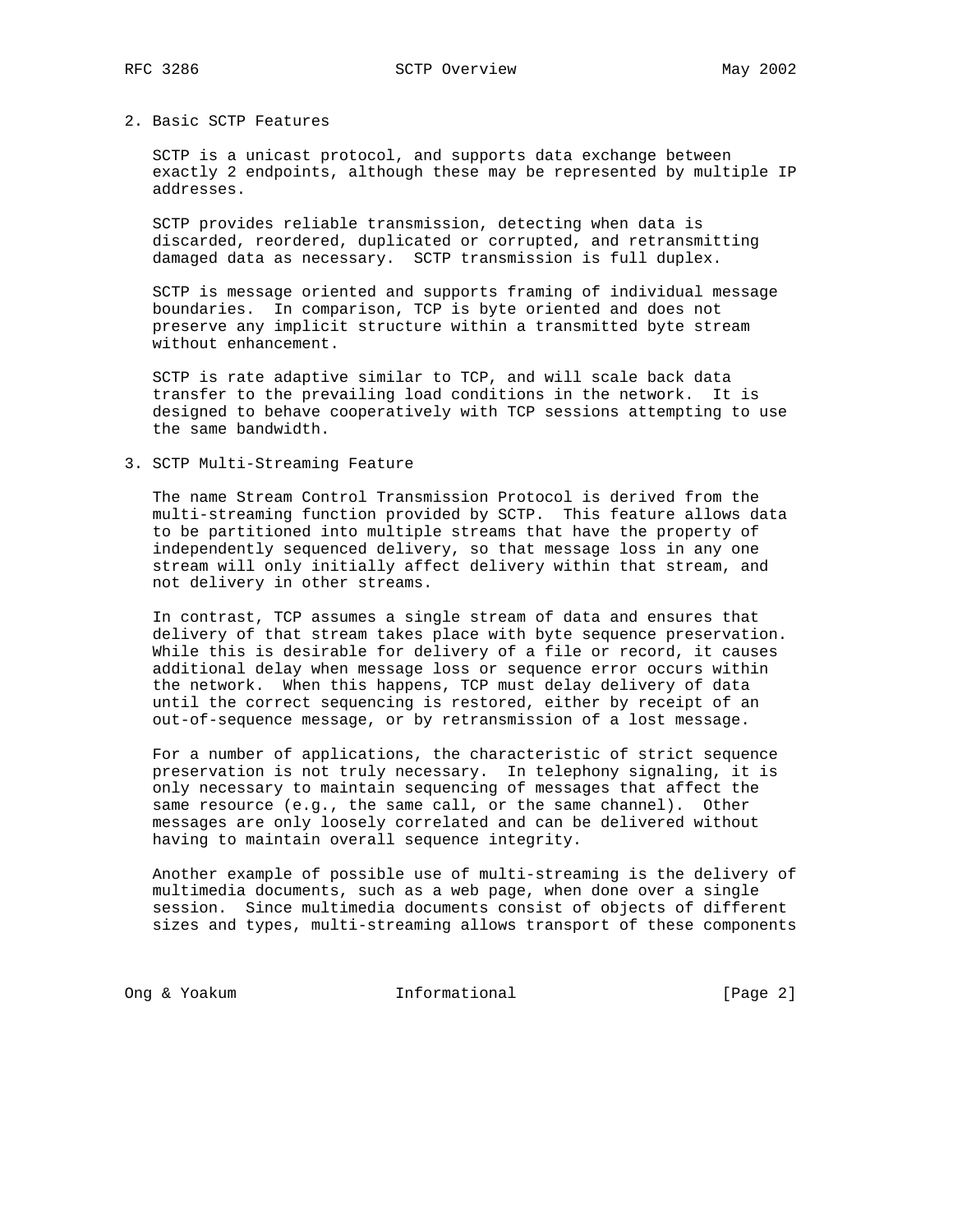to be partially ordered rather than strictly ordered, and may result in improved user perception of transport.

 At the same time, transport is done within a single SCTP association, so that all streams are subjected to a common flow and congestion control mechanism, reducing the overhead required at the transport level.

 SCTP accomplishes multi-streaming by creating independence between data transmission and data delivery. In particular, each payload DATA "chunk" in the protocol uses two sets of sequence numbers, a Transmission Sequence Number that governs the transmission of messages and the detection of message loss, and the Stream ID/Stream Sequence Number pair, which is used to determine the sequence of delivery of received data.

 This independence of mechanisms allows the receiver to determine immediately when a gap in the transmission sequence occurs (e.g., due to message loss), and also whether or not messages received following the gap are within an affected stream. If a message is received within the affected stream, there will be a corresponding gap in the Stream Sequence Number, while messages from other streams will not show a gap. The receiver can therefore continue to deliver messages to the unaffected streams while buffering messages in the affected stream until retransmission occurs.

### 4. SCTP Multi-Homing Feature

 Another core feature of SCTP is multi-homing, or the ability for a single SCTP endpoint to support multiple IP addresses. The benefit of multi-homing is potentially greater survivability of the session in the presence of network failures. In a conventional single-homed session, the failure of a local LAN access can isolate the end system, while failures within the core network can cause temporary unavailability of transport until the IP routing protocols can reconverge around the point of failure. Using multi-homed SCTP, redundant LANs can be used to reinforce the local access, while various options are possible in the core network to reduce the dependency of failures for different addresses. Use of addresses with different prefixes can force routing to go through different carriers, for example, route-pinning techniques or even redundant core networks can also be used if there is control over the network architecture and protocols.

 In its current form, SCTP does not do load sharing, that is, multi homing is used for redundancy purposes only. A single address is chosen as the "primary" address and is used as the destination for all DATA chunks for normal transmission. Retransmitted DATA chunks

Ong & Yoakum Informational [Page 3]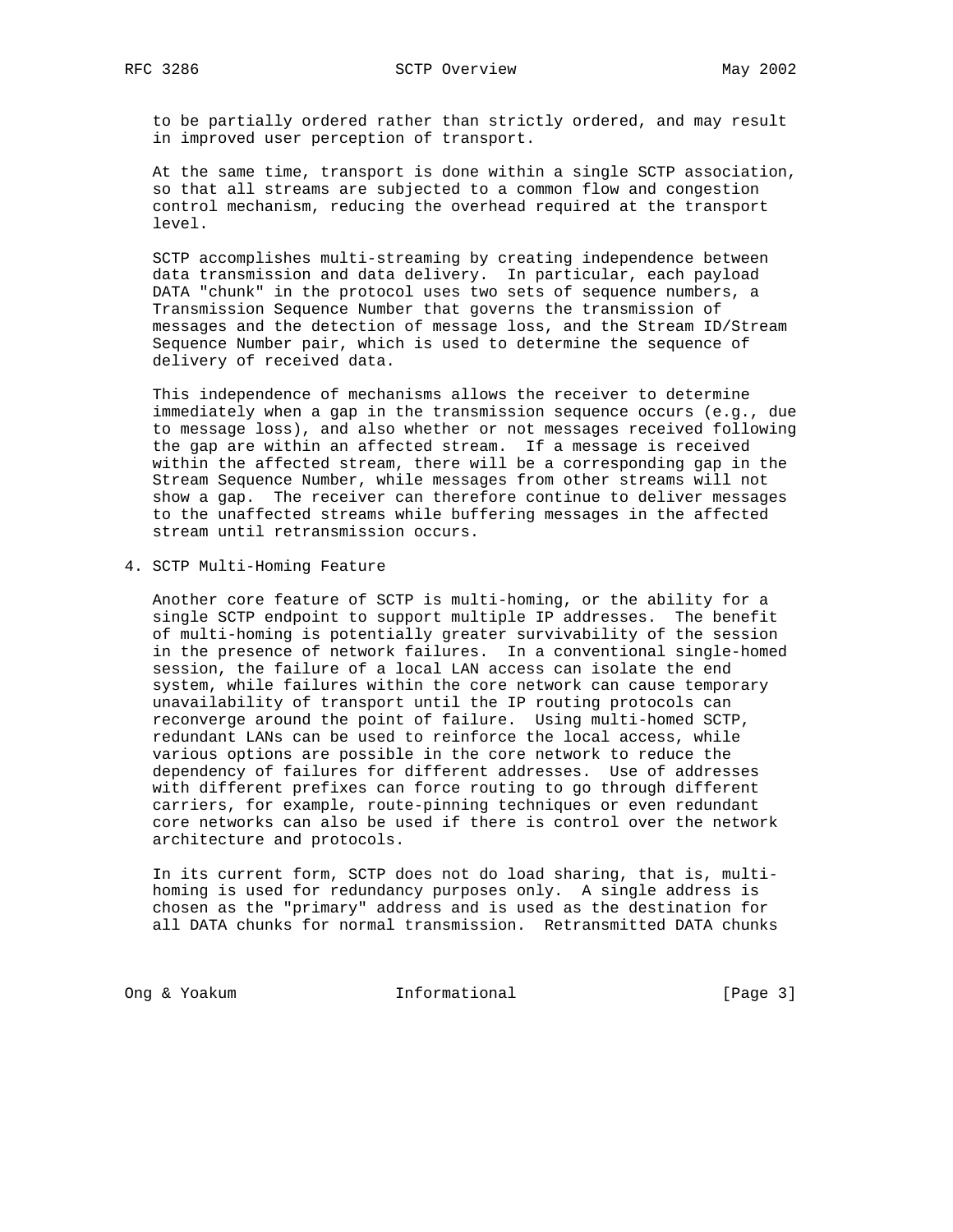use the alternate address(es) to improve the probability of reaching the remote endpoint, while continued failure to send to the primary address ultimately results in the decision to transmit all DATA chunks to the alternate until heartbeats can reestablish the reachability of the primary.

 To support multi-homing, SCTP endpoints exchange lists of addresses during initiation of the association. Each endpoint must be able to receive messages from any of the addresses associated with the remote endpoint; in practice, certain operating systems may utilize available source addresses in round robin fashion, in which case receipt of messages from different source addresses will be the normal case. A single port number is used across the entire address list at an endpoint for a specific session.

 In order to reduce the potential for security issues, it is required that some response messages be sent specifically to the source address in the message that caused the response. For example, when the server receives an INIT chunk from a client to initiate an SCTP association, the server always sends the response INIT ACK chunk to the source address that was in the IP header of the INIT.

5. Features of the SCTP Initiation Procedure

 The SCTP Initiation Procedure relies on a 4-message sequence, where DATA can be included on the 3rd and 4th messages of the sequence, as these messages are sent when the association has already been validated. A "cookie" mechanism has been incorporated into the sequence to guard against some types of denial of service attacks.

5.1 Cookie Mechanism

 The "cookie" mechanism guards specifically against a blind attacker generating INIT chunks to try to overload the resources of an SCTP server by causing it to use up memory and resources handling new INIT requests. Rather than allocating memory for a Transmission Control Block (TCB), the server instead creates a Cookie parameter with the TCB information, together with a valid lifetime and a signature for authentication, and sends this back in the INIT ACK. Since the INIT ACK always goes back to the source address of the INIT, the blind attacker will not get the Cookie. A valid SCTP client will get the Cookie and return it in the COOKIE ECHO chunk, where the SCTP server can validate the Cookie and use it to rebuild the TCB. Since the server creates the Cookie, only it needs to know the format and secret key, this is not exchanged with the client.

Ong & Yoakum Informational [Page 4]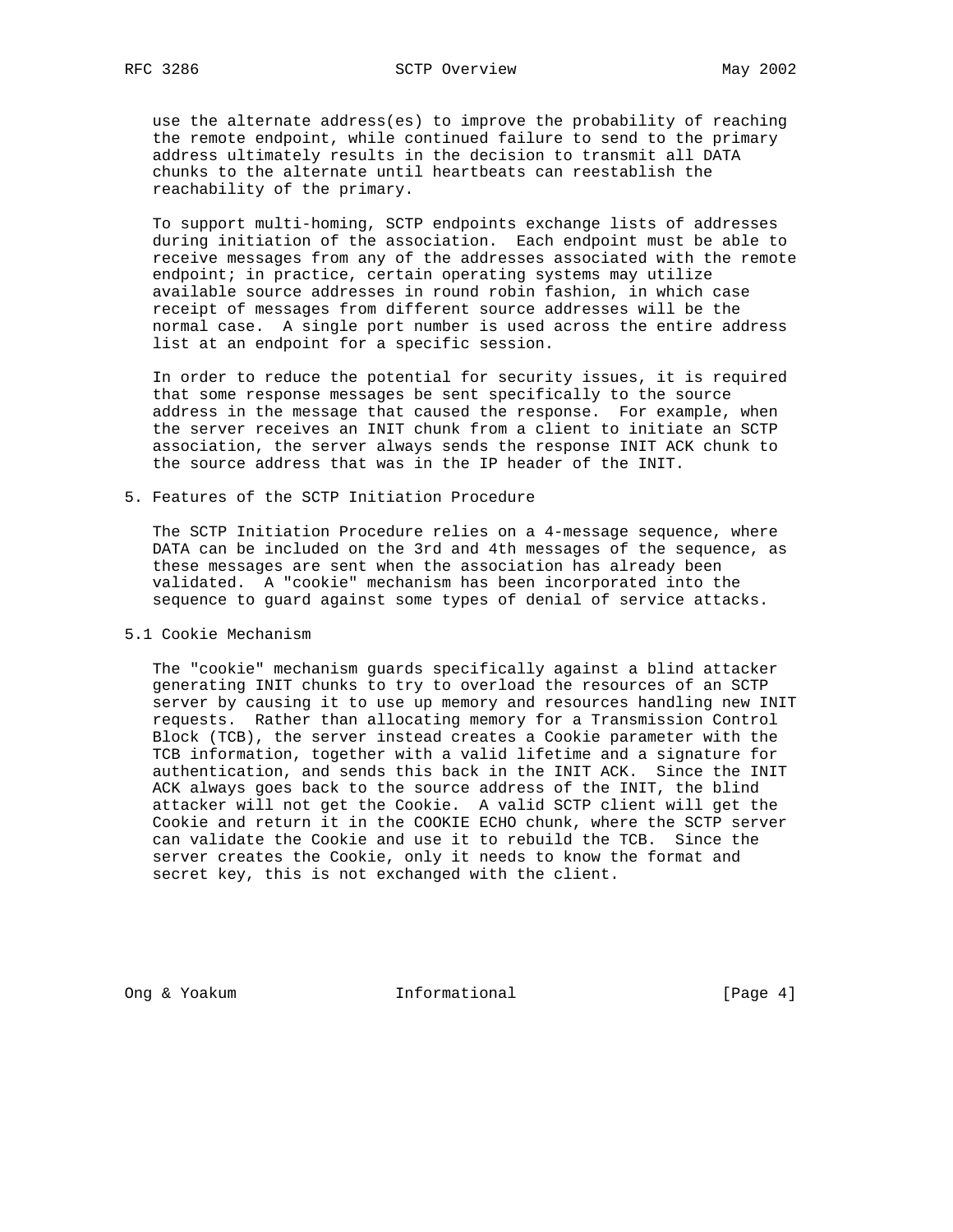Otherwise, the SCTP Initiation Procedure follows many TCP conventions, so that the endpoints exchange receiver windows, initial sequence numbers, etc. In addition to this, the endpoints may exchange address lists as discussed above, and also mutually confirm the number of streams to be opened on each side.

## 5.2 INIT Collision Resolution

 Multi-homing adds to the potential that messages will be received out of sequence or with different address pairs. This is a particular concern during initiation of the association, where without procedures for resolving the collision of messages, you may easily end up with multiple parallel associations between the same endpoints. To avoid this, SCTP incorporates a number of procedures to resolve parallel initiation attempts into a single association.

6. SCTP DATA Exchange Features

 DATA chunk exchange in SCTP follows TCP's Selective ACK procedure. Receipt of DATA chunks is acknowledged by sending SACK chunks, which indicate not only the cumulative Transmission Sequence Number (TSN) range received, but also any non-cumulative TSNs, implying gaps in the received TSN sequence. Following TCP procedures, SACKs are sent using the "delayed ack" method, normally one SACK per every other received packet, but with an upper limit on the delay between SACKs and an increase to once per received packet when there are gaps detected.

 Flow and Congestion Control follow TCP algorithms. The advertised receive window indicates buffer occupancy at the receiver, while a per-path congestion window is maintained to manage the packets in flight. Slow start, Congestion avoidance, Fast recovery and Fast retransmit are incorporated into the procedures as described in RFC 2581, with the one change being that the endpoints must manage the conversion between bytes sent and received and TSNs sent and received, since TSN is per chunk rather than per byte.

 The application can specify a lifetime for data to be transmitted, so that if the lifetime has expired and the data has not yet been transmitted, it can be discarded (e.g., time-sensitive signaling messages). If the data has been transmitted, it must continue to be delivered to avoid creating a hole in the TSN sequence.

Ong & Yoakum Informational [Page 5]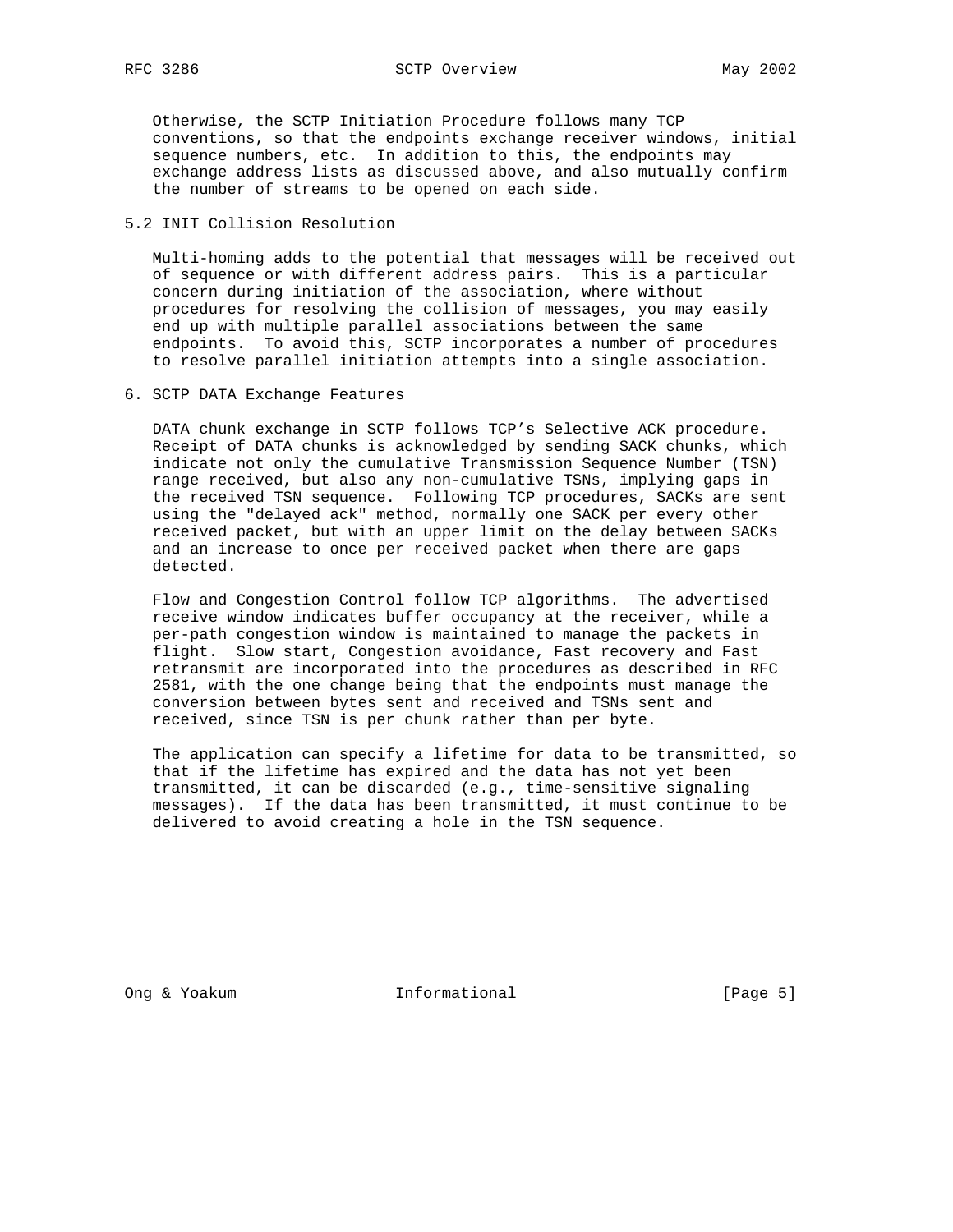## 7. SCTP Shutdown Features

 SCTP Shutdown uses a 3-message procedure to allow graceful shutdown, where each endpoint has confirmation of the DATA chunks received by the remote endpoint prior to completion of the shutdown. An Abort procedure is also provided for error cases when an immediate shutdown must take place.

 Note that SCTP does not support the function of a "half-open" connection as can occur in TCP, when one side indicates that it has no more data to send, but the other side can continue to send data indefinitely. SCTP assumes that once the shutdown procedure begins, both sides will stop sending new data across the association, and only need to clear up acknowledgements of previously sent data.

8. SCTP Message Format

 The SCTP Message includes a common header plus one or more chunks, which can be control or data. The common header has source and destination port numbers to allow multiplexing of different SCTP associations at the same address, a 32-bit verification tag that guards against insertion of an out-of-date or false message into the SCTP association, and a 32-bit checksum (this has been modified to use the CRC-32c polynomial [2]) for error detection.

 Each chunk includes chunk type, flag field, length and value. Control chunks incorporate different flags and parameters depending on the chunk type. DATA chunks in particular incorporate flags for control of segmentation and reassembly, and parameters for the TSN, Stream ID and Stream Sequence Number, and a Payload Protocol Identifier.

 The Payload Protocol ID has been included for future flexibility. It is envisioned that the functions of protocol identification and port number multiplexing will not be as closely linked in the future as they are in current usage. Payload Protocol ID will allow the protocol being carried by SCTP to be identified independent of the port numbers being used.

 The SCTP message format naturally allows support of bundling of multiple DATA and control chunks in a single message, to improve transport efficiency. Use of bundling is controllable by the application, so that bundling of initial transmission can be prohibited. Bundling will naturally occur on retransmission of DATA chunks, to further reduce any chance of congestion.

Ong & Yoakum Informational [Page 6]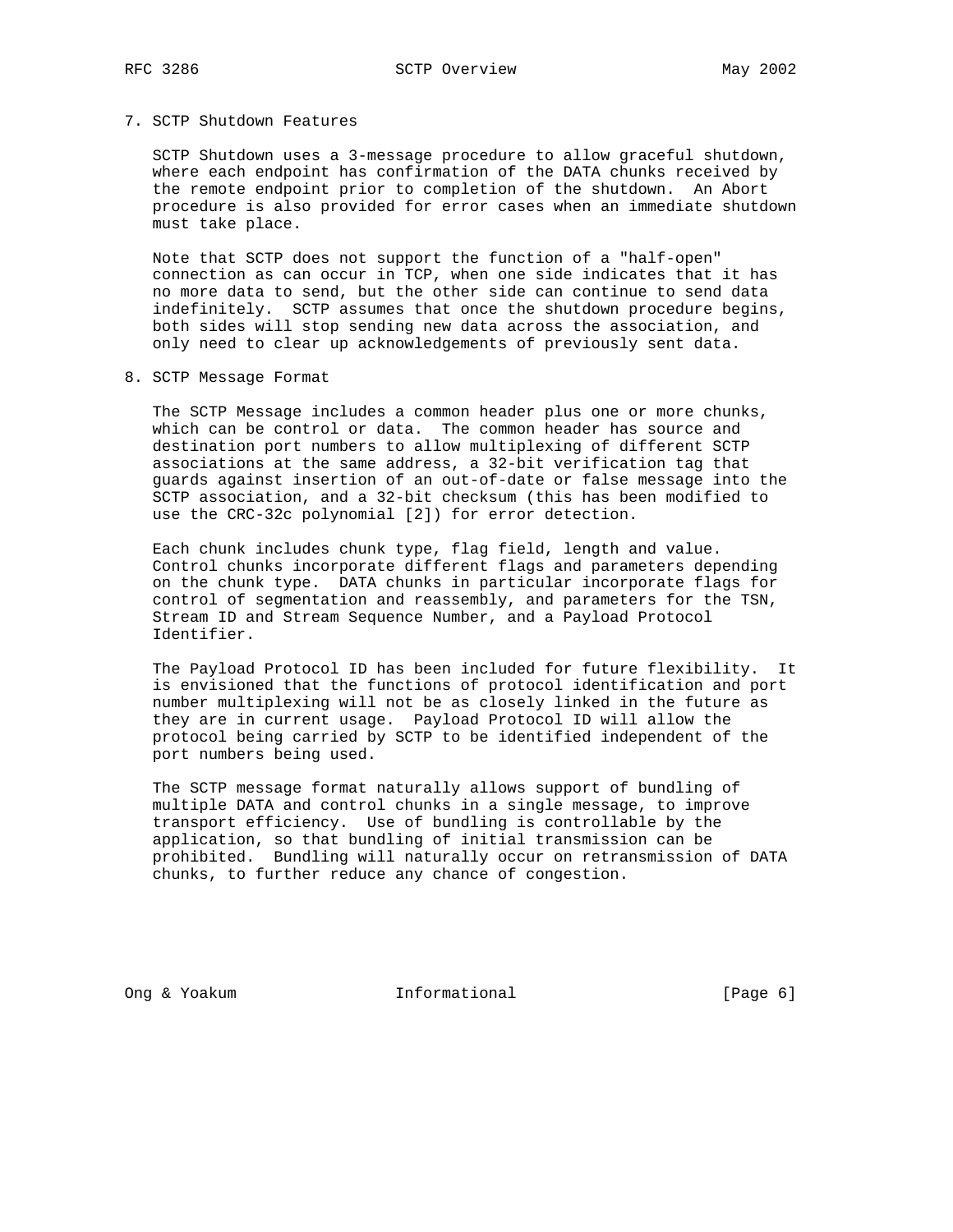## 9. Error Handling

#### 9.1 Retransmission

 Retransmission of DATA chunks occurs from either (a) timeout of the retransmission timer; or (b) receipt of SACKs indicating the DATA chunk has not been received. To reduce the potential for congestion, the rate of retransmission of DATA chunks is limited. The retransmission timeout (RTO) is adjusted based on estimates of the round trip delay and backs off exponentially as message loss increases.

 In an active association with fairly constant DATA transmission, SACKs are more likely to cause retransmission than the timeout. To reduce the chance of an unnecessary retransmission, a 4 SACK rule is used, so that retransmission only occurs on receipt of the 4th SACK that indicates that the chunk is missing. This is intended to avoid retransmits due to normal occurrences such as packets received out of sequence.

# 9.2 Path Failure

 A count is maintained of the number of retransmissions to a particular destination address without successful acknowledgement. When this count exceeds a configured maximum, the address is declared inactive, notification is given to the application, and the SCTP begins to use an alternate address for the sending of DATA chunks.

 Also, Heartbeat chunks are sent periodically to all idle destinations (i.e., alternate addresses), and a counter is maintained on the number of Heartbeats sent to an inactive destination without receipt of a corresponding Heartbeat Ack. When this counter exceeds a configured maximum, that destination address is also declared inactive.

 Heartbeats continue to be sent to inactive destination addresses until an Ack is received, at which point the address can be made active again. The rate of sending Heartbeats is tied to the RTO estimation plus an additional delay parameter that allows Heartbeat traffic to be tailored according to the needs of the user application.

## 9.3 Endpoint Failure

 A count is maintained across all destination addresses on the number of retransmits or Heartbeats sent to the remote endpoint without a successful Ack. When this exceeds a configured maximum, the endpoint is declared unreachable, and the SCTP association is closed.

Ong & Yoakum Informational [Page 7]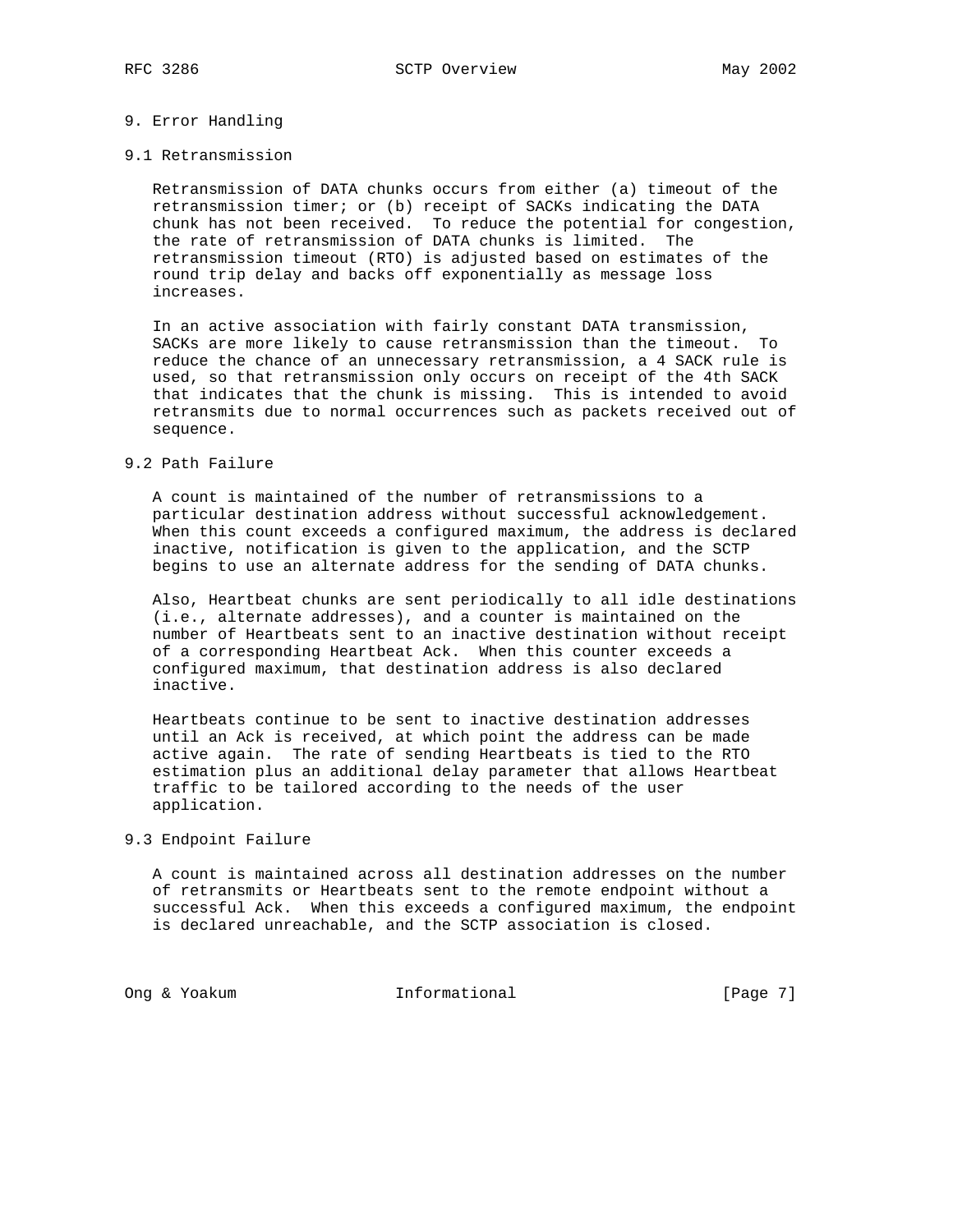# 10. API

 The specification includes a model of the primitives exchanged between the application and the SCTP layer, intended as informational material rather than a formal API statement. A socket-based API is being defined to simplify migration of TCP or UDP applications to the use of SCTP.

11. Security Considerations

 In addition to the verification tag and cookie mechanisms, SCTP specifies the use of IPSec if strong security and integrity protection is required. The SCTP specification does not itself define any new security protocols or procedures.

 Extensions to IPSec are under discussion to reduce the overhead required to support multi-homing. Also, work is in progress on the use of Transport Layer Security (TLS) over SCTP [4].

12. Extensions

 The SCTP format allows new chunk types, flags and parameter fields to be defined as extensions to the protocol. Any extensions must be based on standard agreements within the IETF, as no vendor-specific extensions are supported in the protocol.

 Chunk Type values are organized into four ranges to allow extensions to be made with a pre-defined procedure for responding if a new Chunk Type is not recognized at the remote endpoint. Responses include: whole packet discard; packet discard with reporting; ignoring the chunk; ignoring with reporting. Similar pre-defined responses are specified for unrecognized Parameter Type values.

 Chunk Parameter Type values are in principle independent ranges for each Chunk Type. In practice, the values defined in the SCTP specification have been coordinated so that a particular parameter type will have the same Chunk Parameter Type value across all Chunk Types. Further experience will determine if this alignment needs to be maintained or formalized.

Ong & Yoakum Informational [Page 8]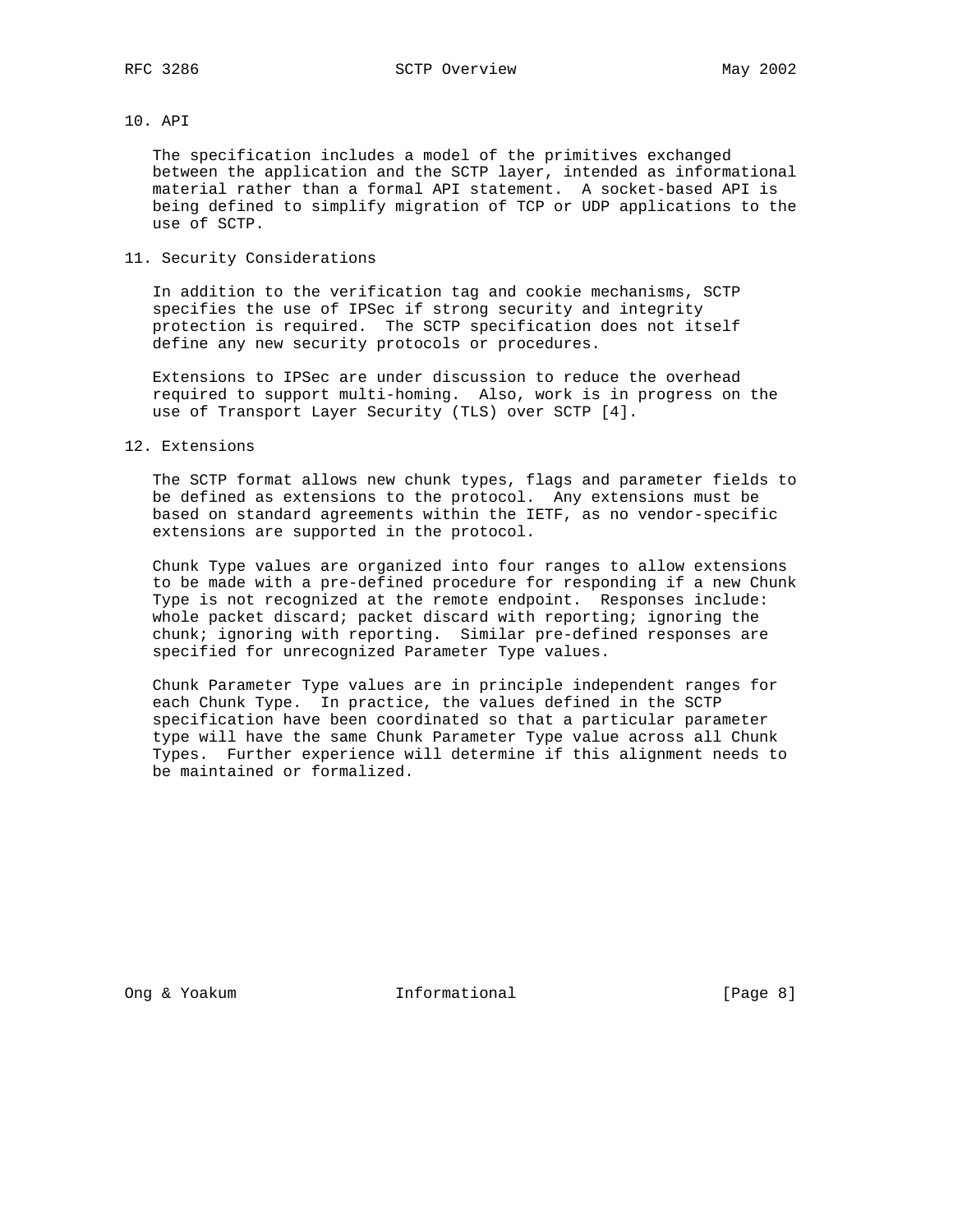13. Informative References

- [1] Stewart, R., Xie, Q., Morneault, K., Sharp, C., Schwarzbauer, H., Taylor, T., Rytina, I., Kalla, M., Zhang, L. and V. Paxson, "Stream Control Transmission Protocol", RFC 2960, October 2000.
- [2] Stewart, Sharp, et. al., "SCTP Checksum Change", Work in Progress.
- [3] Ong, L., Rytina, I., Garcia, M., Schwarzbauer, H., Coene, L., Lin, H., Juhasz, I., Holdrege, M. and C. Sharp, "Framework Architecture for Signaling Transport", RFC 2719, October 1999.
- [4] Jungmeier, Rescorla and Tuexen, "TLS Over SCTP", Work in Progress.
- 14. Authors' Addresses

 Lyndon Ong Ciena Corporation 10480 Ridgeview Drive Cupertino, CA 95014

EMail: lyong@ciena.com

 John Yoakum Emerging Opportunities Nortel Networks

EMail: yoakum@nortelnetworks.com

Ong & Yoakum Informational [Page 9]